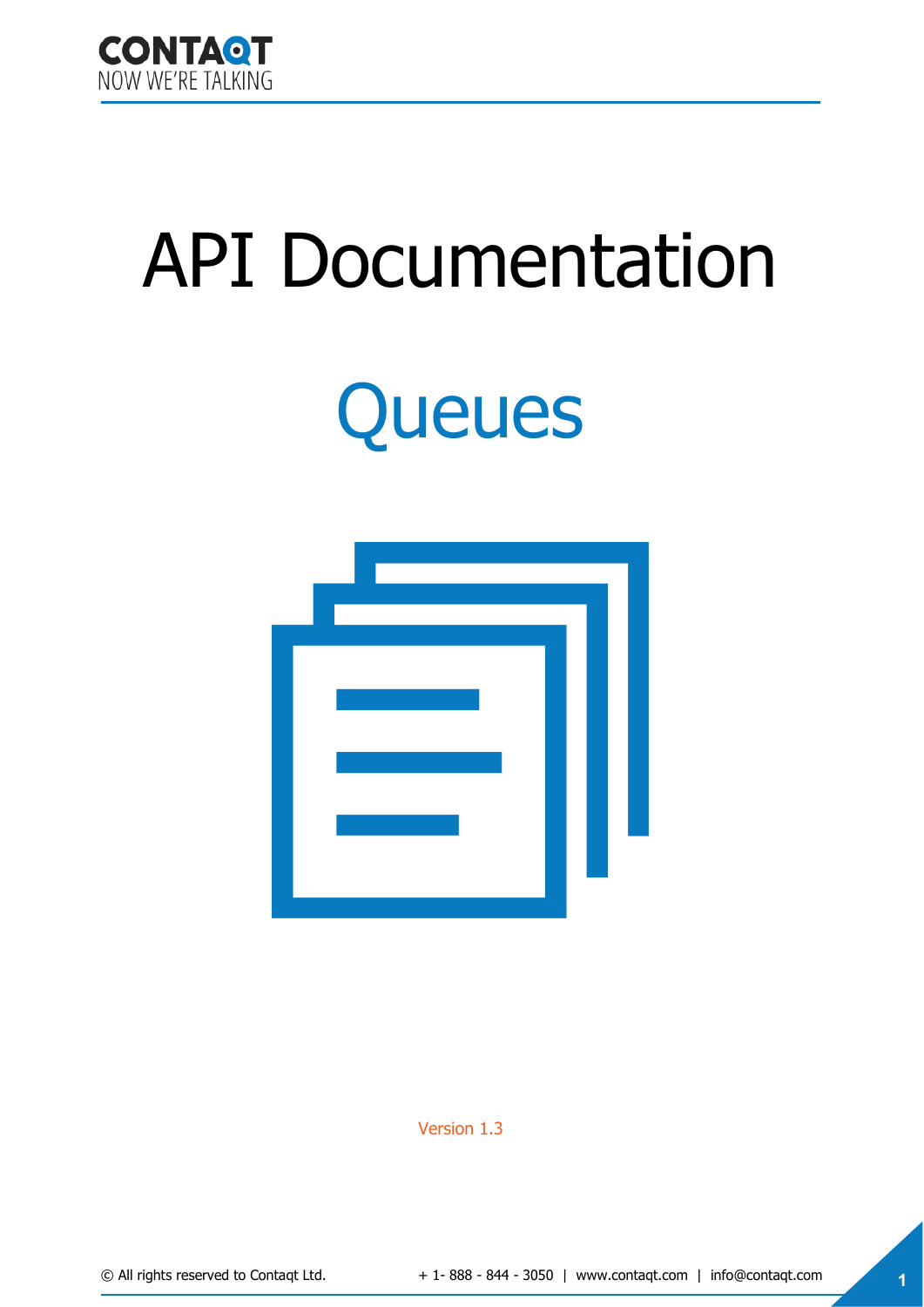Queues allow you to route incoming calls to a specific group of agents based on the department (ex. technical or financial), language (English, Spanish, German, French …) or other criteria.

Within the queue the call gets routed to the first available agent according to the strategy set (Longest Idle Agent, Round Robin, Top Down or other).

#### /api/cc\_quque

| <b>Field</b>                                    | <b>Type</b> | <b>Required</b> | <b>Description</b>                                                                                                                                                                                               |
|-------------------------------------------------|-------------|-----------------|------------------------------------------------------------------------------------------------------------------------------------------------------------------------------------------------------------------|
| id                                              | int         | optional        | (read only)                                                                                                                                                                                                      |
| account_id                                      | int         | optional        | (read only)                                                                                                                                                                                                      |
| name                                            | string      | required        | User full name (required)                                                                                                                                                                                        |
| tv_name                                         | string      | optional        | Short name (for TV title)                                                                                                                                                                                        |
| strategy                                        | string      | required        | (required) ring-all / longest-idle-agent /<br>round-robin / top-down / agent-with-least-<br>talk-time / agent-with-fewest-calls /<br>sequentially-by-agent-order / sequentially-<br>by-next-agent-order / random |
| record                                          | int         | optional        | Override recording flag                                                                                                                                                                                          |
| time_base_score                                 | string      | required        | (required) system / queue                                                                                                                                                                                        |
| max_wait_time                                   | int         |                 |                                                                                                                                                                                                                  |
| max wait time w<br>ith no agent                 | int         | optional        |                                                                                                                                                                                                                  |
| max_wait_time_wi<br>th_no_agent_time<br>reached | int         | optional        |                                                                                                                                                                                                                  |
| tier_rules_apply                                | bool        | optional        |                                                                                                                                                                                                                  |
| tier rule wait sec<br>ond                       | int         | optional        |                                                                                                                                                                                                                  |
| tier_rule_no_agent<br>no wait                   | bool        | optional        |                                                                                                                                                                                                                  |
| discard_abandone<br>d after                     | int         | optional        |                                                                                                                                                                                                                  |
| abandoned resum<br>e allowed                    | bool        | optional        |                                                                                                                                                                                                                  |
| tier_rule_wait_mul<br>tiply_level               | bool        | optional        |                                                                                                                                                                                                                  |
| announce_id                                     | int         | optional        | Periodic announcement media id                                                                                                                                                                                   |
| announce_frequen<br><b>CY</b>                   | int         | optional        | (in seconds)                                                                                                                                                                                                     |
| moh id                                          | int         | optional        | Music on hold media id                                                                                                                                                                                           |

#### **Queue Properties**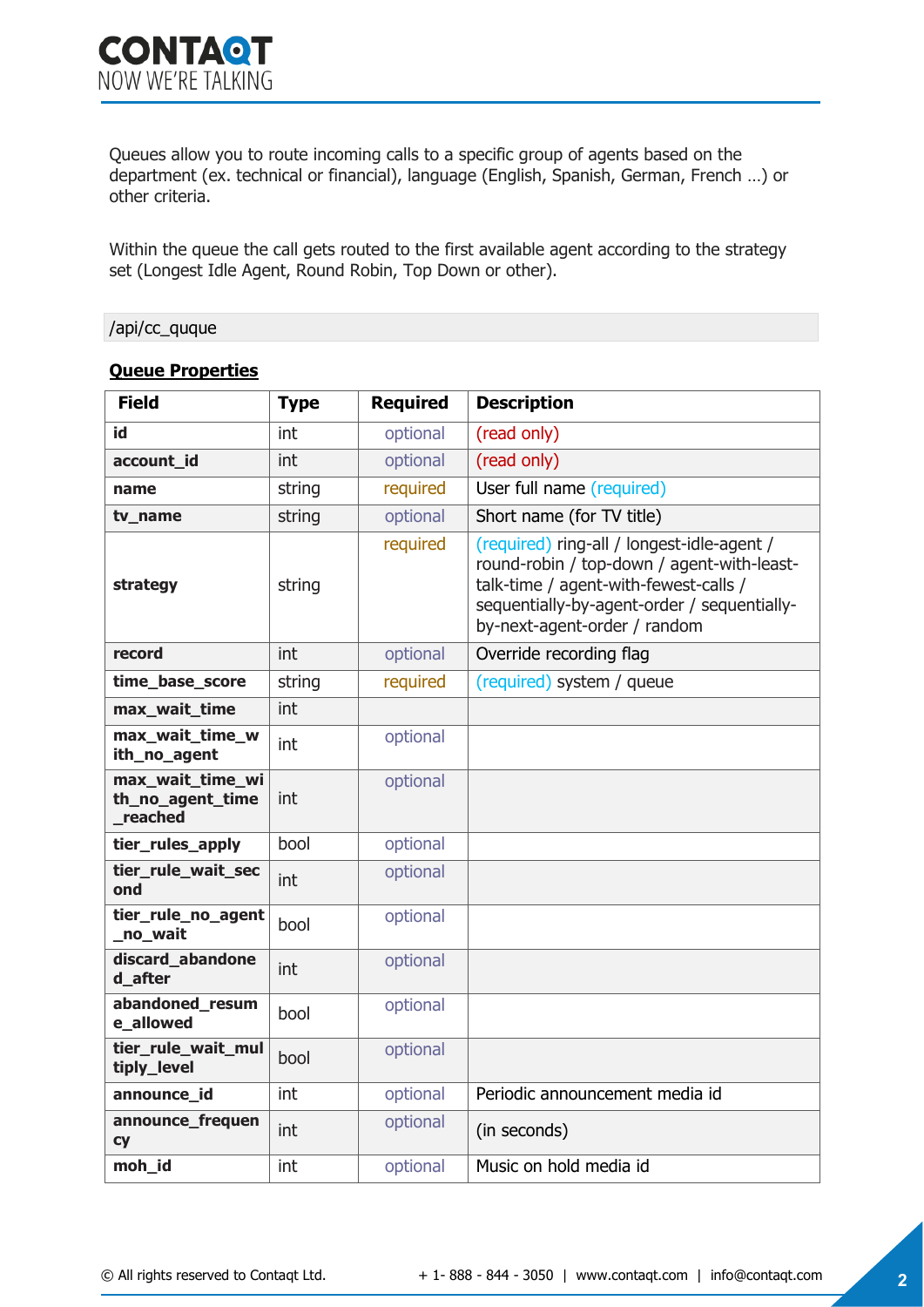

| sla_strategy            | int    | optional | Service-level agreement Strategy                                                                                |
|-------------------------|--------|----------|-----------------------------------------------------------------------------------------------------------------|
| sla_answer_time         | int    | optional | Service-level agreement time (in seconds)                                                                       |
| auto_answer             | bool   | optional |                                                                                                                 |
| pre_bridge_annou<br>nce | int    | optional | Media id                                                                                                        |
| join_announce           | int    | optional | Media id                                                                                                        |
| exits                   | json   | optional | Exits destinations config                                                                                       |
| ring_timeout            | int    | optional |                                                                                                                 |
| background_color        | string | optional | (in TV)                                                                                                         |
| font_color              | string | optional | (in TV)                                                                                                         |
| labels                  | array  | optional | Array or comma separated list of label IDs                                                                      |
| avg_wait_range          | int    | optional |                                                                                                                 |
| audio_playback          | json   | optional |                                                                                                                 |
| music_advanced          | bool   | optional |                                                                                                                 |
| user_ids                |        | optional | (read only)                                                                                                     |
| extensions              |        | optional | (read only)                                                                                                     |
| users                   |        | optional | (put/post only) Assigned agents array<br>Format: [[user_id, mode, position, level,<br>$timegroup_id], \ldots$ ] |

#### **Example**

#### **GET**

```
https://{your_URL}/api/cc_quque?name={name}&strategy={strategy}&time_base_sco
re={system/queue}&api_key={key}
```
#### **JSON Response**

```
{
     "success": true, 
     "data": {
        id": XXX,
         "account_id": XXXX, 
        \text{site_id}: \text{null}, "name": "QUEUE-NAME", 
         "tv_name": null, 
         "strategy": "longest-idle-agent", 
         "record": 0, 
         "time_base_score": "", 
 . 
 . 
 . 
     }
```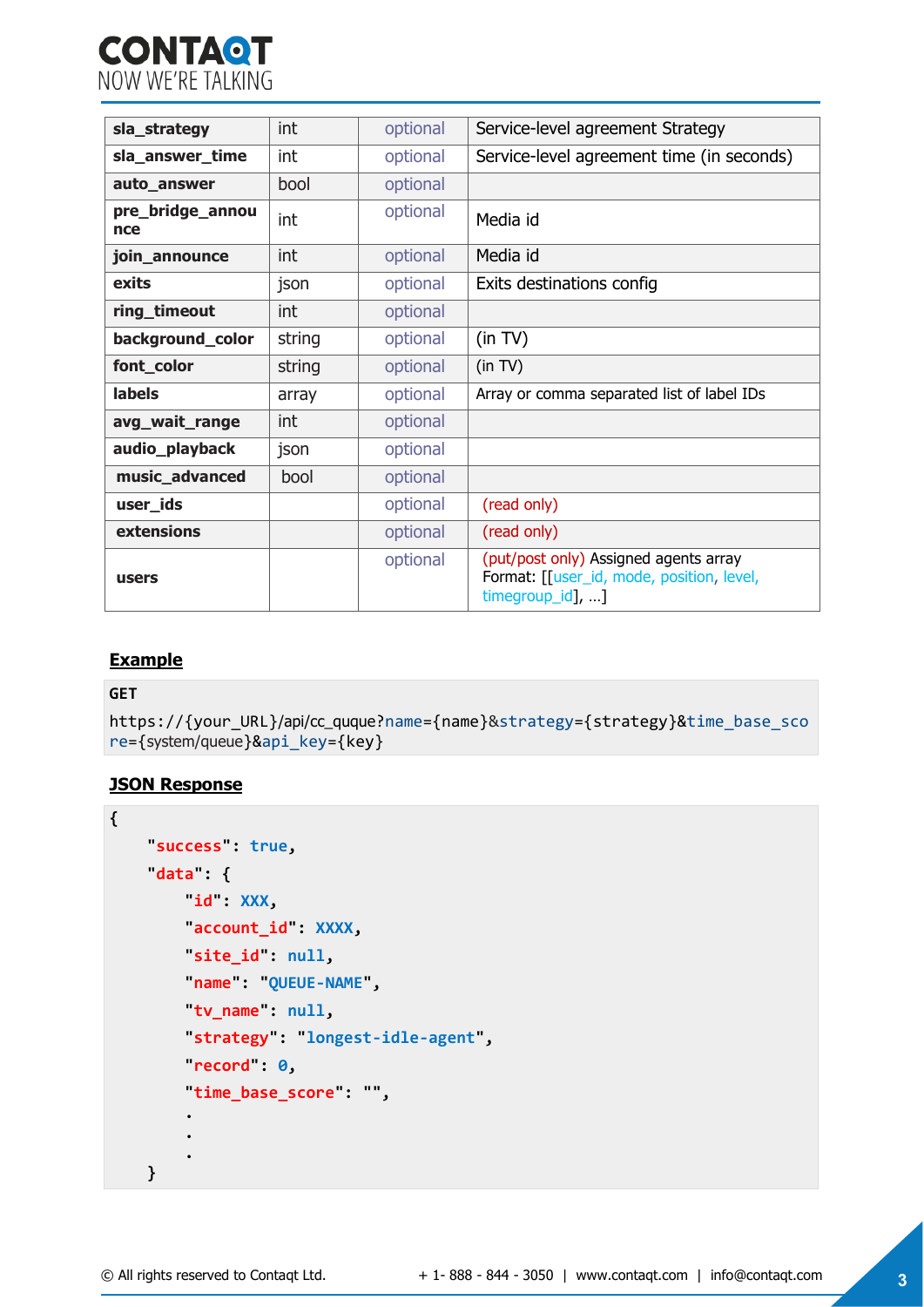## **}**

### **Queue Additional Methods**

#### **Manage queue agents**

| <b>URL</b>               |               | <b>Method Description</b>                                                               |  |
|--------------------------|---------------|-----------------------------------------------------------------------------------------|--|
| /api/cc_queue/{id}/users | <b>GET</b>    | List of assigned agents                                                                 |  |
| /api/cc_queue/{id}/users | <b>POST</b>   | Add agents<br>Params: users - [[user_id, mode, position, level,<br>timegroup_id], ]     |  |
| /api/cc_queue/{id}/users | <b>PUT</b>    | Replace agents<br>Params: users - [[user_id, mode, position, level,<br>timegroup_id], ] |  |
| /api/cc_queue/{id}/users | <b>DELETE</b> | Delete agents<br>Params: ids - array or comma separated list or user_ids                |  |

#### **Example**

```
GET 
https://{your_URL}/api/cc_queue/{id}/users?api_key={key}
```
#### **JSON Response**

```
{
      "success": true, 
      "data": [
           [
                 XXXXX, 
                 4, 
                 10, 
                 1, 
                 "User 1", 
                 null, 
                 false
            ], 
            [
                 23250, 
                 4, 
                 10, 
                 1, 
                 "John Smith",
```